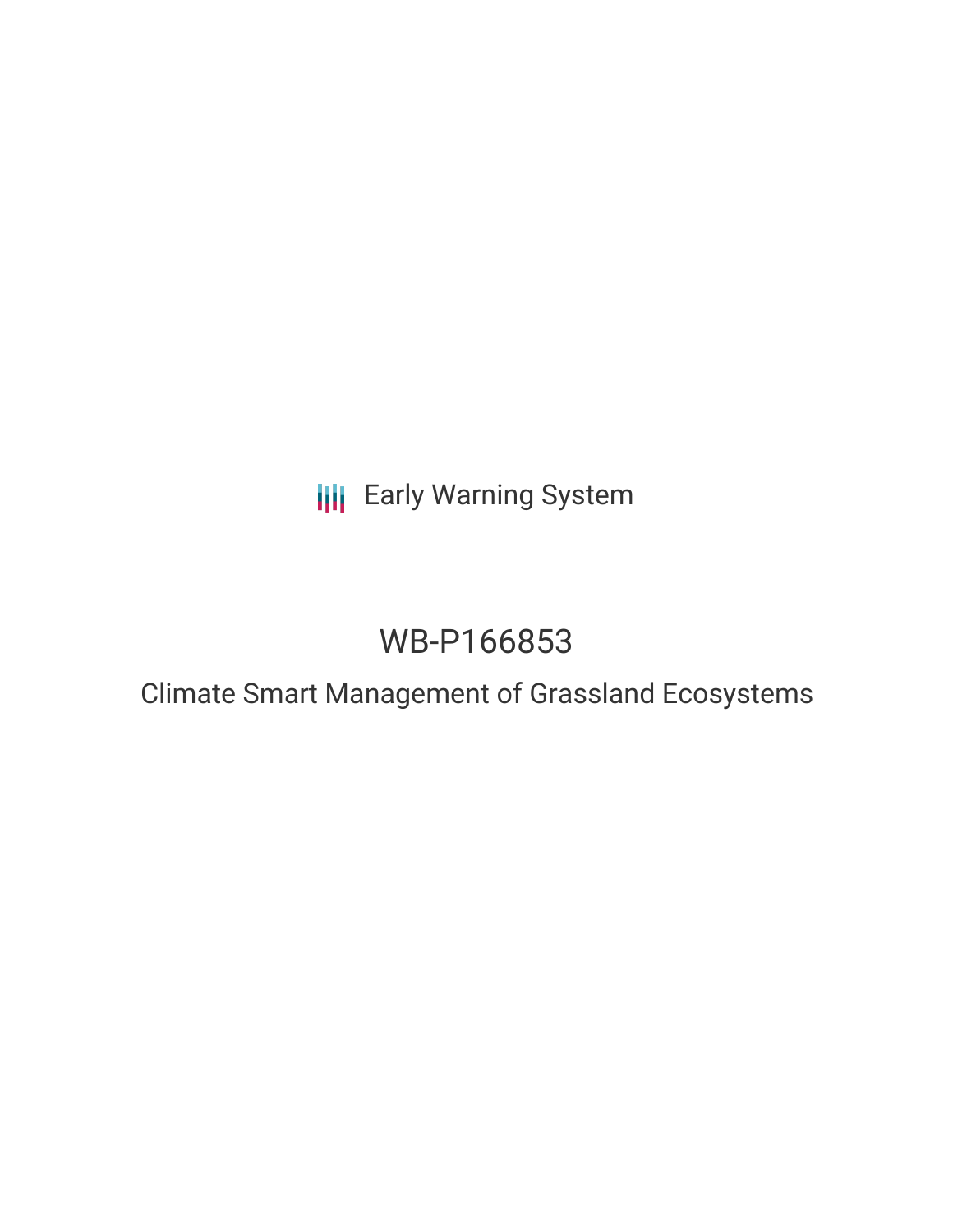

## **Quick Facts**

| <b>Countries</b>               | China                                                                 |
|--------------------------------|-----------------------------------------------------------------------|
| <b>Specific Location</b>       | Qilan County of Qinghai Province and Shandan County of Gansu Province |
| <b>Financial Institutions</b>  | World Bank (WB)                                                       |
| <b>Status</b>                  | Proposed                                                              |
| <b>Bank Risk Rating</b>        | B                                                                     |
| <b>Borrower</b>                | People's Republic of China                                            |
| <b>Sectors</b>                 | <b>Climate and Environment</b>                                        |
| <b>Investment Type(s)</b>      | Loan                                                                  |
| <b>Investment Amount (USD)</b> | \$3.77 million                                                        |
| <b>Loan Amount (USD)</b>       | $$3.77$ million                                                       |
| <b>Project Cost (USD)</b>      | \$3.77 million                                                        |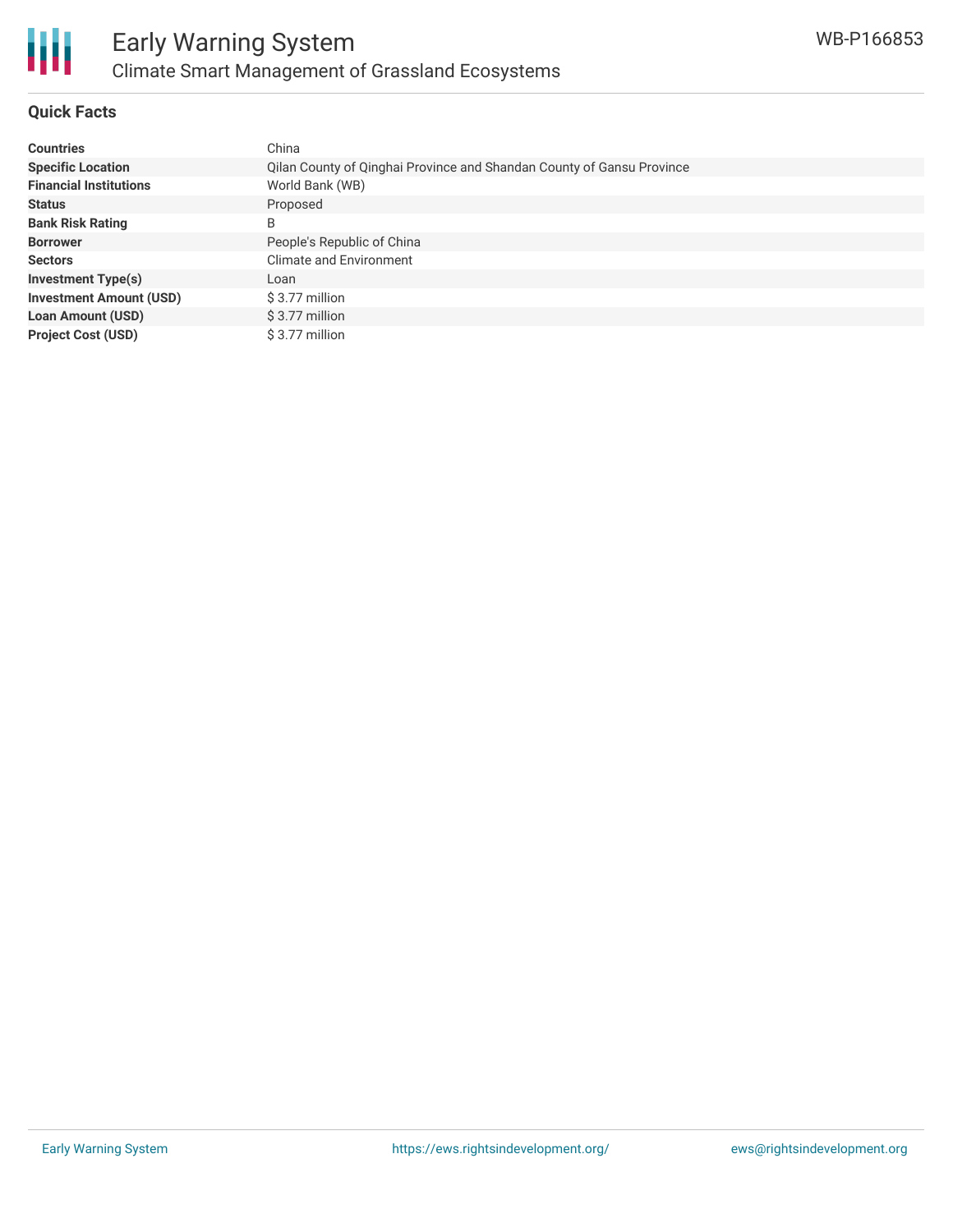

## **Project Description**

According to the bank document, the proposed project will support four components of activities:

(a) A pilot of climate-smart and participatory grassland management practices;

- (b) A pilot of evidence-based PES;
- (c) Knowledge management and

(d) project management. These components and associated activities will be further refined during project preparation. The proposed project sites will be selected from Qilan County of Qinghai Province and Shandan County of Gansu Province. Both counties have been implementing above-mentioned grassland conservation PES schemes but still, face tremendous challenges in restore its grassland ecosystem.

**Component 1: Pilot of Climate Smart and Participatory Grassland Management Practices.** This component will support MOARA, provincial and county officials to work with selected project villages to develop and pilot communitybased grassland management plans to improve their existing grassland management practices.

**Component 2: Pilot of An Evidence-Based PES.** To incentivize herders to properly implement the agreed grassland management plans, this component will pilot an evidence-based PES scheme.

**Component 3: Knowledge Management.** Based on key findings achieved under Components 1 and 2, this Component will support the development of academic publications and policy recommendations on climate-smart and participatory grassland management practices, MRV techniques, and the evidence-based PES scheme.

**Component 4: Program Management.** This component will support project management activities at the national, provincial and county levels.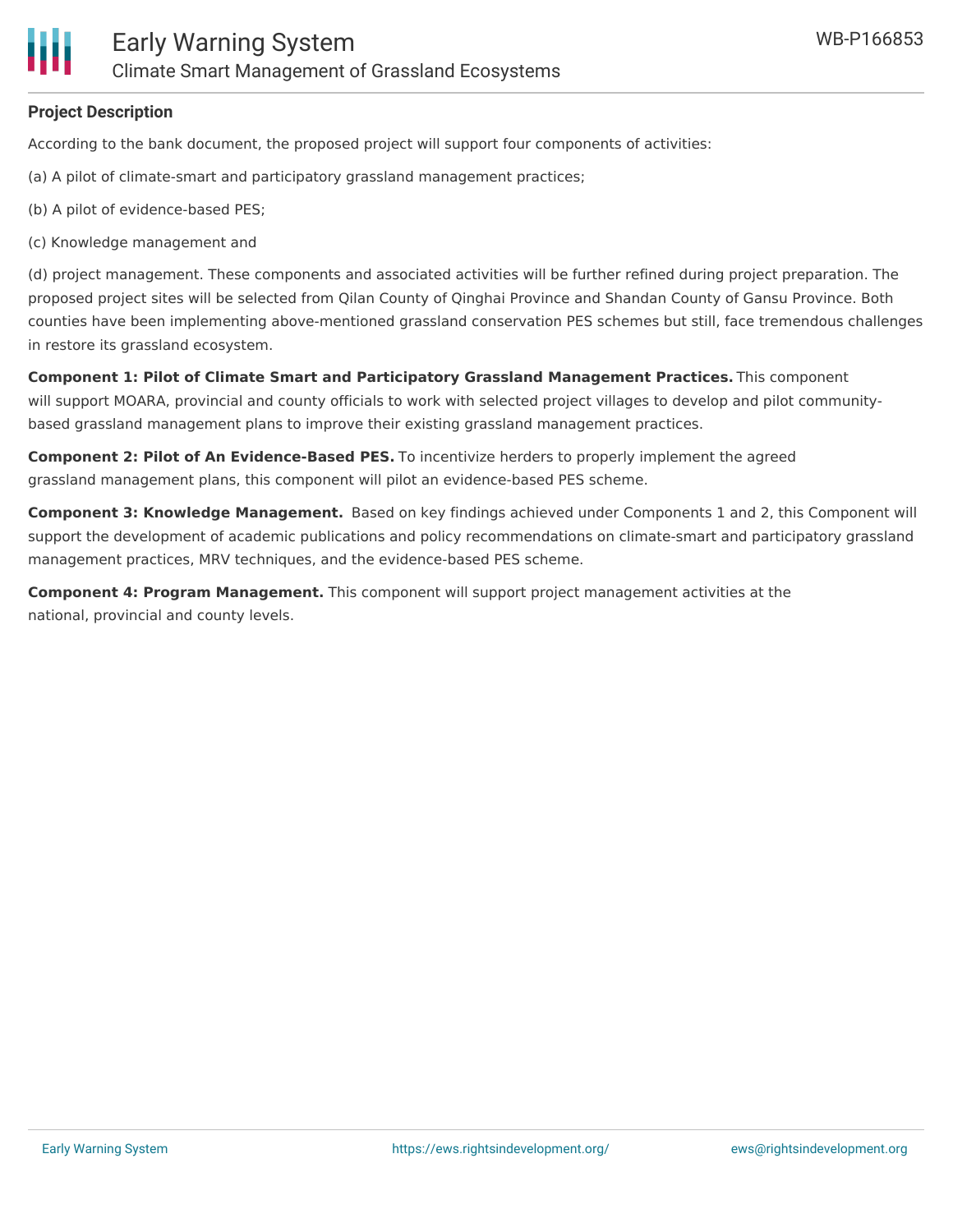

## **Investment Description**

World Bank (WB)

Global Environment Facility (GEF) US\$ 3.77 million